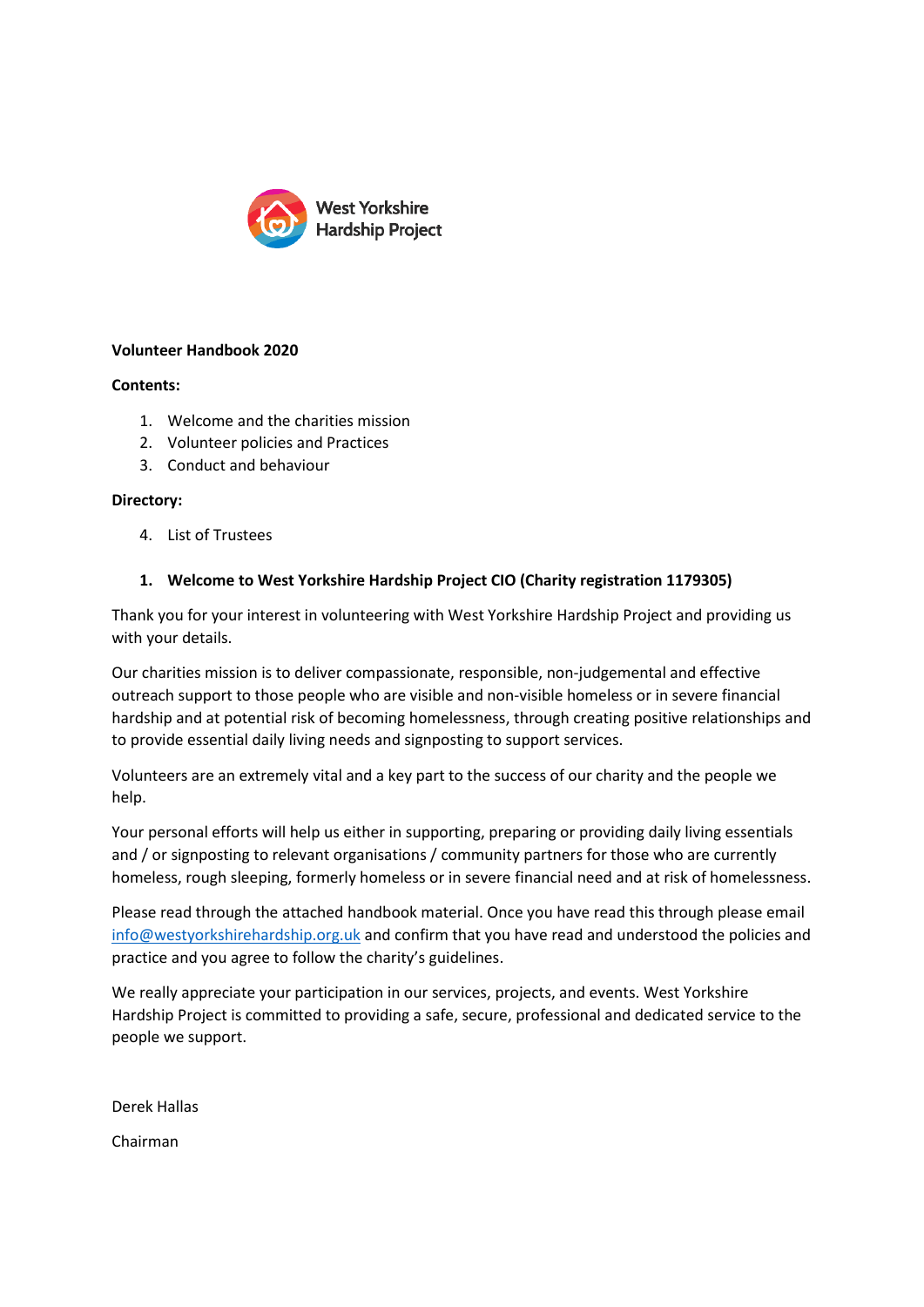

### **2. Volunteer Policies and Practices**

West Yorkshire Hardship Project operate at varying days and times during the week depending upon the area we operate. Ask one of the Trustees or visit our website for further details for more details.

### **The Equal Opportunities and Diversity Policy**

The Equal opportunity and diversity policy outlines West Yorkshire Hardship Project's approach to challenging discrimination and making our services accessible to all.

Equally, it is unlawful to discriminate or fail to make reasonable adjustments to overcome barriers to anyone wanting to use our services directly or indirectly because of age, disability, sex, gender reassignment, pregnancy, maternity, race, sexual orientation, religion or belief or because someone is married or in a civil partnership.

# **Recruitment, Induction and support**

The equal opportunity and diversity policy also apply to any recruitment, induction or support to any potential or existing volunteer or employee. Any applications for volunteer roles or employment will be given fair and honest assessment by more than one Trustee and are assessed purely on health and safety grounds or ability to fulfil the role effectively and competently.

### **Data Protection and GDPR**

Volunteers' personal records will contain only relevant required to enable them to Volunteer safely with is. Any information given in confidence will only be used for the purpose for which it was given and will not be disclosed to others within or outside the organisation without the informed consent of the individual concerned. Volunteers' personal records will be stored securely and access restricted to the individual concerned and another appropriate member of staff within the organisation. Once Volunteers leave, their personal records will be destroyed in line with our GDPR retention schedule.

Volunteers will be expected to abide by the charity's practice guidelines with regards to confidential information about people who use our services. Confidentiality will be discussed at the recruitment interview and all volunteers will be asked to sign a confidentiality statement as a part of their induction.

Volunteers should not speak to the press or communicate with any other media on matters that directly relate to the affairs of the organisation without prior consultation with an appropriate member of staff.

West Yorkshire Hardship Project will retain copyright of any creative work carried out by a Volunteer whilst volunteering with us (for example, taking a photograph or designing a poster).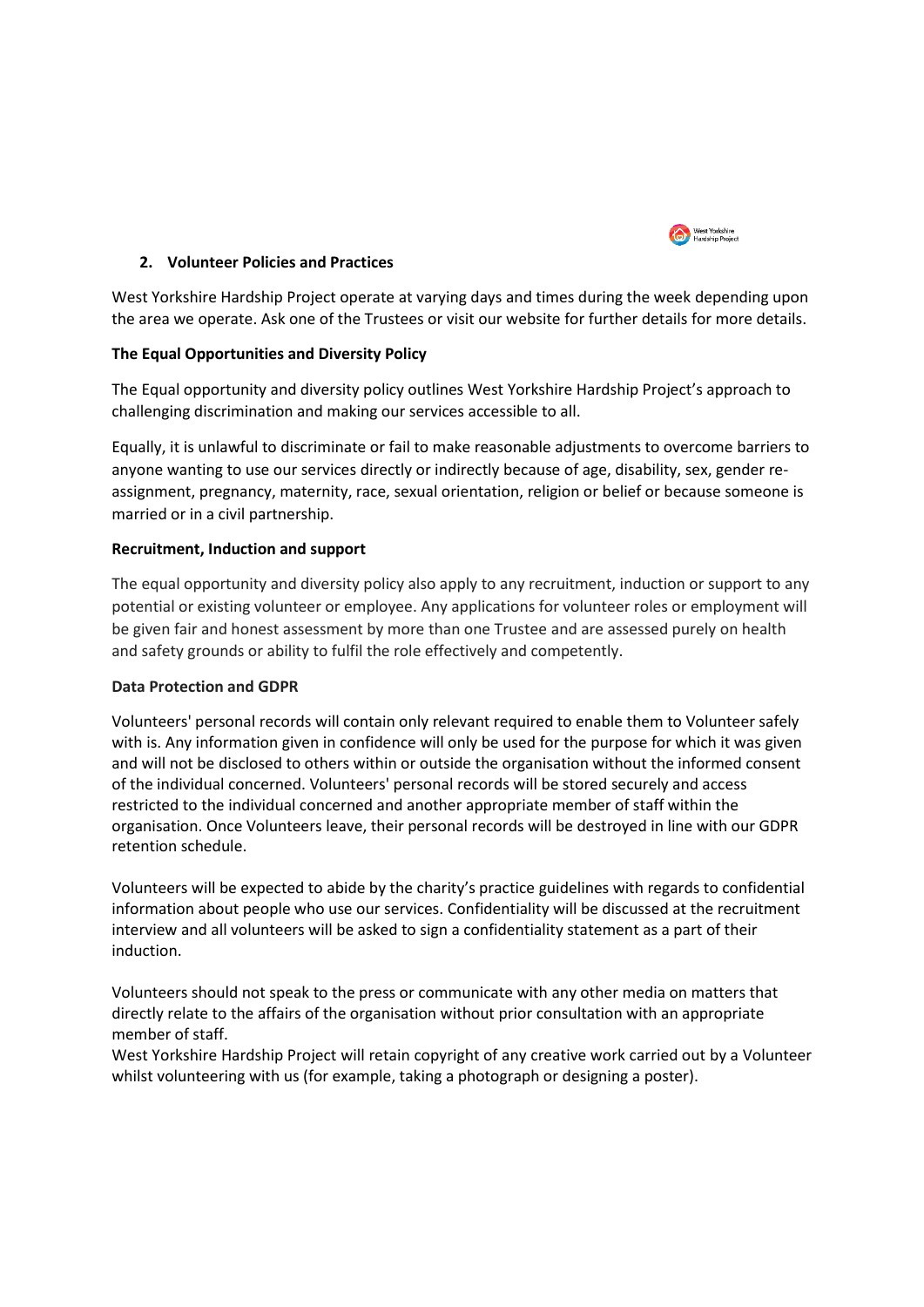#### **Harassment Policy**

West Yorkshire Hardship Project prohibits any form of unlawful harassment based on race, colour, religion, creed, sex, age, national origin, marital status, sexual orientation, disability, or veteran status in accordance with applicable laws.

With respect to sexual harassment, West Yorkshire Hardship Project strives to foster a work environment free of unlawful sex discrimination, sexual harassment, or retaliation. Sexual harassment includes unwelcome and/or unsolicited sexual advances, requests for sexual favours, and other verbal or physical conduct of a sexual nature.

The harassment policy outlines what to do if you feel you are being bullied, intimidated or harassed or if you witness someone else being treated in this way.

West Yorkshire Hardship Project will not accept harassment, bullying or intimidation from any staff member, service user or volunteer. Any accusation will be investigated and disciplinary action taken if the complaint is upheld.

If you feel you are being harassed, bullied or intimidated or you witness someone else being subjected to this type of behaviour, please speak to your Team Leader or Trustee immediately. All complaints and related information will be investigated and kept confidential to the fullest extent possible.

#### **Drug-Free and alcohol-free environment**

West Yorkshire Hardship Project strictly prohibits the use, sale, dispensing, possession, or manufacture of illegal drugs or alcohol while engaged in any indoor or outdoor outreach activities by any volunteer or service user.

### **Smoking**

West Yorkshire Hardship Project is a non-smoking facility and a food distributor. Smokers must refrain from smoking in or immediately around the building or any entrance to the building or any food collection or distribution trolleys while smoking.

#### **Kitchen areas.**

The kitchen/break room and all of its facilities are available for use by all volunteers. Please ensure you wash your hands and any dishes you use and clean up after yourself. Check all health and safety notices around you to ensure you are following hygiene and safety standards.

### **The "Whistleblowing" Policy**

"Whistleblowing" is when someone raises a serious concern about an aspect of their organisation. Anyone raising a serious concern is able to do so without fear of reprisal. The Whistleblowing Policy outlines this process. Please read the "Whistleblowing" Policy resolving problems and concerns If you have a complaint or grievance, or if it is felt that you are not carrying out your role satisfactorily, the organisation has approved ways of dealing with these issues. Please ask your Team Leader or any Trustee if you would like copies of these procedures.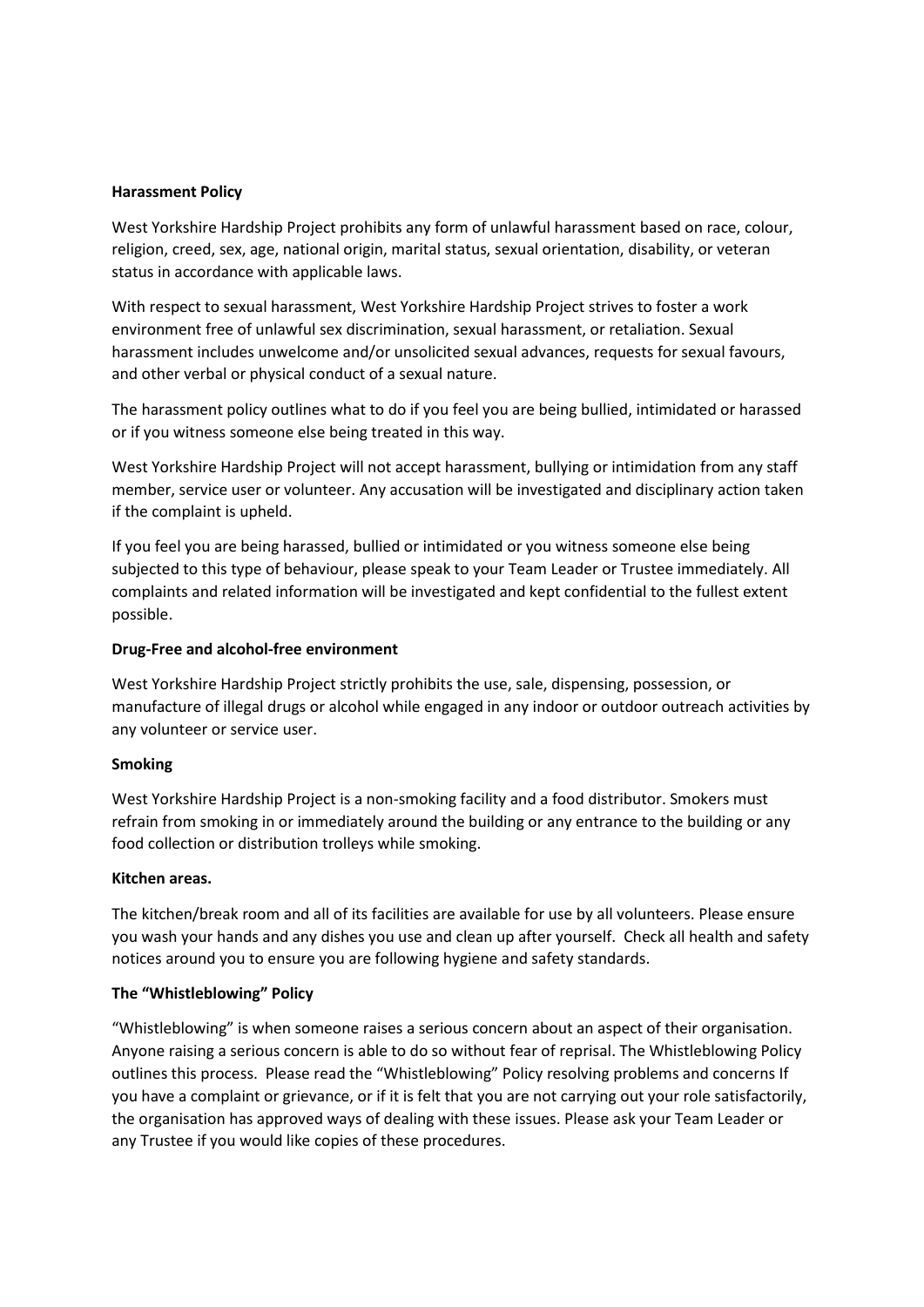

# **Health and Safety rules**

West Yorkshire Hardship Project provide a clean, hazard free, healthy, safe environment in accordance with health and safety regulations. As a volunteer you should observe all posted safety rules, adhere to all safety instructions provided by your Team Leader and use safety equipment where required. Any indoor workspace should be kept neat, clean and orderly. Please read our Health and Safety guides for specific activities on our website for further information.

Volunteers will be appropriately supervised and volunteer activity will be risk assessed in line with the obligations of the Health and Safety at Work Act 1974 and West Yorkshire Hardship Project Health and Safety Policy. Volunteers with additional needs may require a personal risk assessment for their role to ensure we put in place any specific health and safety measures. We will request emergency contact details and information regarding medical conditions from all our Volunteers. The Volunteer induction will include training on safe working practices and lone working guidelines and we will ensure Volunteers understand their own responsibilities with regard to keeping themselves and others safe.

Should an accident occur immediately seek assistance from your Team Leader / Trustee who will contact any emergency services needed or first aider present. All accidents will need to be recorded in the accident book provided whilst on any Batley Homeless Project premises or details sent to the Trustee responsible for the Outreach.

### **The Safeguarding Policy**

The safeguarding policy outlines what to do if you feel that someone is being treated unfairly or someone tells you that they are being hurt or threatened. If someone discloses that they have been harmed or are at risk of being harmed, you have a legal obligation to tell a Trustee or senior member of staff. If someone discloses information to you remember:

• Do not promise to keep the information to yourself.

• Re-assure them that they have done the right thing in telling someone but that you will have to pass the information on to a senior member of staff for their own safety.

- Speak to the safeguarding Officer / Trustee Derek Hallas immediately on 07427652683.
- You may also need to write down, as accurately as possible, what they told you.

• If you have any concerns at all about how someone is being treated speak to a senior member of staff. Your Team Leader will help you with your concerns.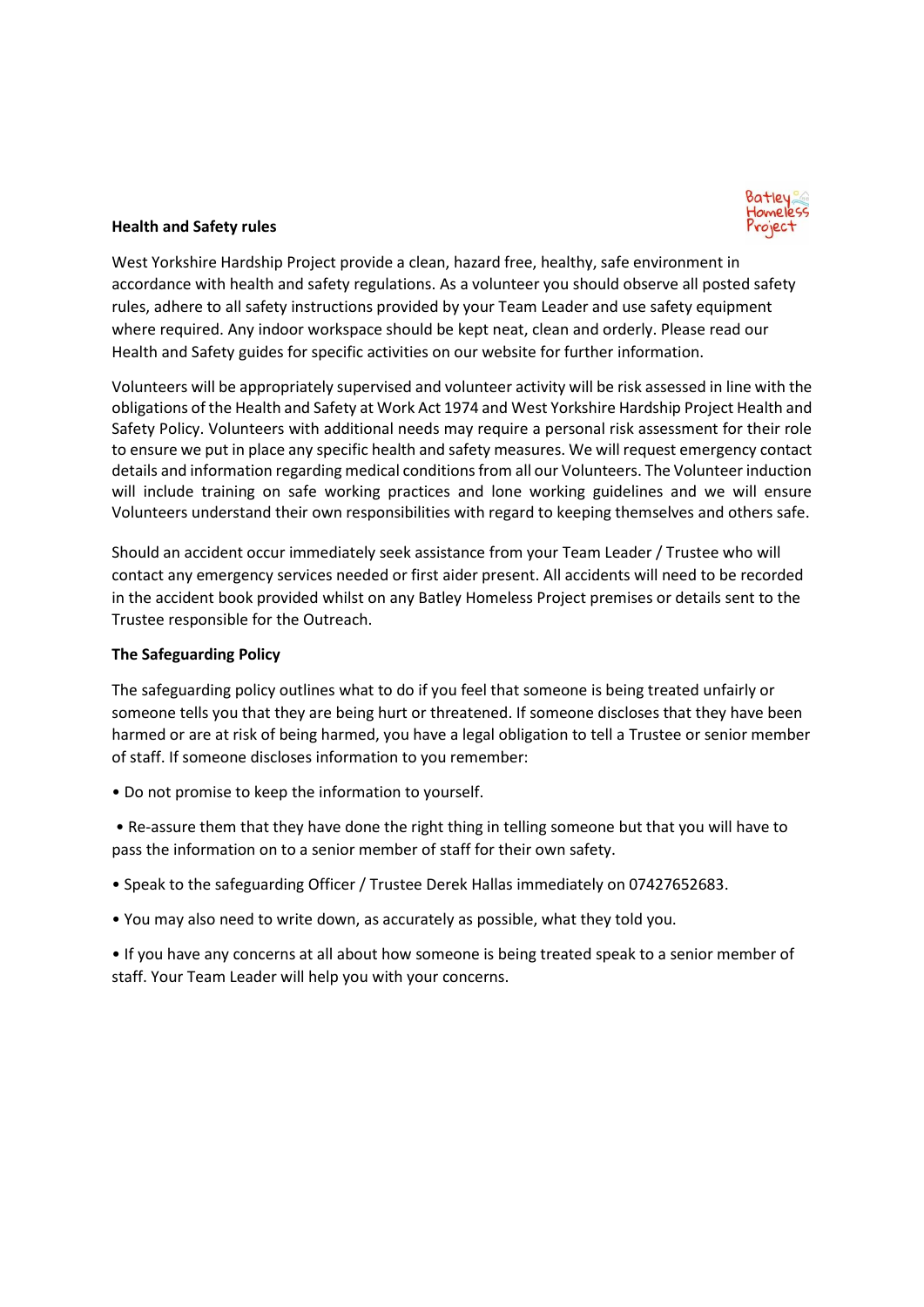### **3. Conduct and behaviour**



### **What you can expect from us.**

• A creative approach to your role to allow you the chance to use your skills, compassion and experience.

• The charity will be insured to cover you for public liability in the event of an accident or injury whilst on volunteering activity, providing you have followed the health and safety guidelines and conduct and behaviour expected of you. Volunteers will be covered by insurance to carry out agreed voluntary tasks when adhering to the charity's policies, guidelines and procedures. Volunteers are covered by Employers Liability Insurance and their legal liability to third parties for bodily injury or property damage.

• To receive agreed out of pocket expenses where previously agreed by a Trustee.

• To be able to change your mind or decline a volunteering activity without feeling pressured

• To be able to discuss an alternative volunteer role if you feel the current one is not working out for you.

### **What we expect from you**

• To adhere to the fundamental principles and values of Batley Homeless Project in particular to treat our service users with dignity and respect

• To be reliable and let us know as soon as possible if you are not able to attend your volunteer shift or if any circumstances change that will affect your volunteering

• To let your Team Leader or other Trustee know if you are concerned for the safety or welfare of a service user or other volunteer / Trustee

• To be our representatives in the local community, letting people know about our work, services and fundraising activities

• To support and act in accordance with our Policies & Procedures (See the Key Policies section and refer to your Policy Booklet)

• Take part in training and update sessions relevant to your role

• To understand that we may sometimes need to offer constructive comments about your actions when volunteering

• To give the best of your skills and abilities to meet the required standards relating to your volunteer role

• To speak to the Team Leader or any Trustee as soon as you have any concerns or issues – don't let them fester!

• Treat all service users, community partners, volunteers and staff with respect